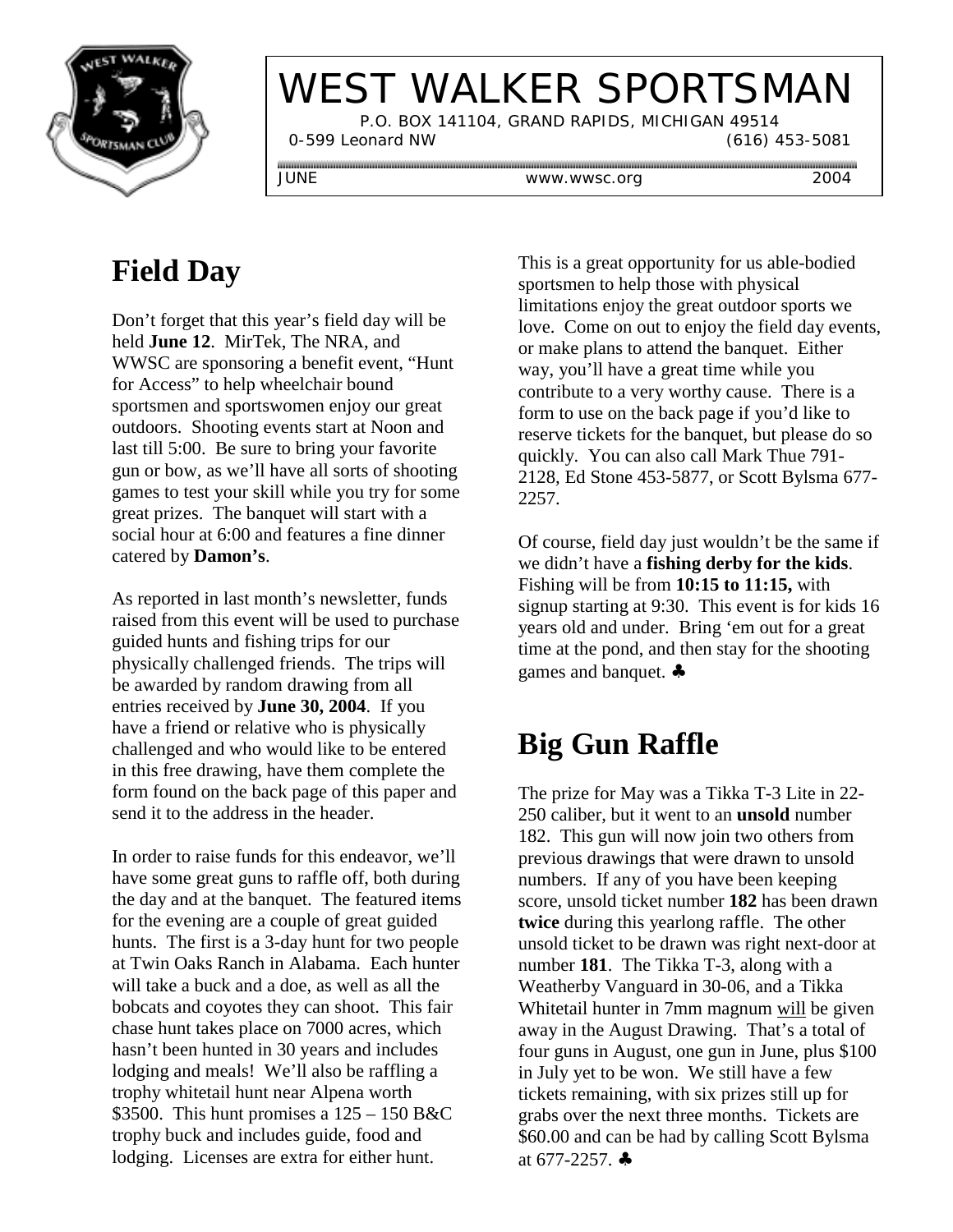#### **Jakes Day**

A "Field Day" for young people ages 8 through 16 will be held June 26th, 2004 at the West Walker Sportsmans Club from 9:00 A.M. to 4:00 P.M. This is a Special Invitation being issued to West Walker member families and friends to participate in the program, hosted by West Walker Sportsman's Club and the National Wild Turkey Federation's Grand Valley Chapter. There will be **no charge** for the event and a **free lunch** will be served to all participants.

The program will include outdoor skills development in Archery, Fishing, Hunting, Shooting Sports, Gun Safety, Hunter Safety, turkey calling, and more, taught by seasoned sportsmen and women.

Reservations are required so please complete the form below and mail it today. Bring a friend to share in this great day in the outdoors. Feel free to make copies of this form as needed and use one form per registrant. All equipment and food will be provided at no cost. Call (616) 538-4934 with any questions.

| Name and the Name of Table        |                                               |
|-----------------------------------|-----------------------------------------------|
|                                   |                                               |
| Phone (                           | Course offerings – Please number in order of  |
|                                   | preference, number 1 being your first choice: |
| Turkey Shoot                      | Fishing                                       |
| __ Archery                        | Shotgun / $Trap$                              |
| __ Turkey Hunting __ Deer Hunting | $\overline{\phantom{a}}$                      |
| <b>BB</b> Gun Shoot               | <b>Exercis</b> Safety                         |

Send completed registration forms to:

Gary Salmon 2856 Tansy Trail S.W. Grandville, Michigan 49418



### **Membership**

The current membership totals are:

- 1372 Associates
- 43 Charter
- 12 Charter Applicants
- 17 Honorary

Call Rich Vander Meer at 453-3255 with any questions you may have about your membership, or if you miss a copy of the newsletter.



#### **Final notes:**

The Trap and Skeet fields, as well as the 25 and 50 yard ranges will be closed from 9AM to 4PM June  $26<sup>th</sup>$  during the Jakes program.

Summer is just around the corner!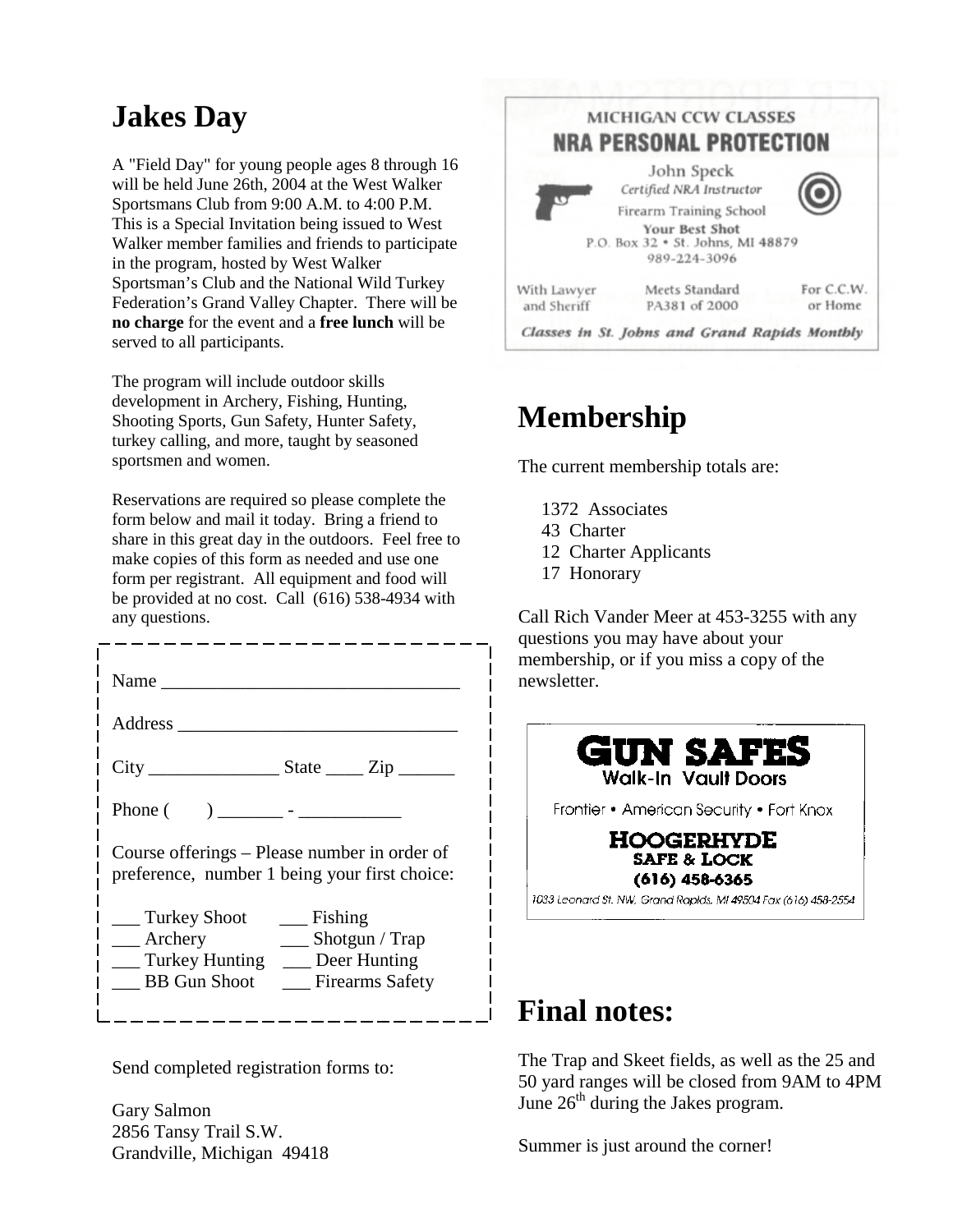|                                     |                 | June                                   |                          |                  | 2004                                     |                  |                                          |
|-------------------------------------|-----------------|----------------------------------------|--------------------------|------------------|------------------------------------------|------------------|------------------------------------------|
|                                     |                 |                                        |                          |                  |                                          |                  |                                          |
| Sun                                 | Mon             | Tue                                    | Wed                      |                  | Thu                                      | Fri              | Sat                                      |
|                                     |                 | 1                                      |                          | $\overline{2}$   | $\overline{\mathbf{3}}$                  | 4                | 5                                        |
|                                     |                 |                                        |                          |                  |                                          |                  | Archery,<br>Trap & Skeet<br>10 to 2      |
| 6                                   | 7               | 8                                      |                          | $\boldsymbol{9}$ | 10                                       | 11               | 12                                       |
| Archery,<br>Trap & Skeet            |                 |                                        | Archery,<br>Trap & Skeet |                  | <b>Charter</b>                           |                  | <b>FIELD</b>                             |
| $10$ to $2$                         |                 |                                        | 9 to 12 AM<br>6 to 10 PM |                  | <b>Meeting</b><br>7:30                   |                  | <b>DAY</b>                               |
| 13                                  | 14              | 15                                     |                          | 16               | 17                                       | 18               | 19                                       |
| Archery,<br>Trap & Skeet            | <b>Flag Day</b> |                                        | Archery,<br>Trap & Skeet |                  |                                          |                  | <b>Silhouette</b>                        |
| $10$ to $2$                         |                 | 7 Yd Range<br><b>Closes 4:30</b>       | 9 to 12 AM<br>6 to 10 PM |                  |                                          |                  | Archery<br>Trap & Skeet<br>10 to 2       |
| 20                                  | 21              | 22                                     |                          | 23               | 24                                       | 25               | 26                                       |
| Archery,<br>Trap & Skeet<br>10 to 2 | <b>Summer</b>   |                                        | Archery,<br>Trap & Skeet |                  |                                          |                  | <b>Jakes</b> program<br>Trap, Skeet, 25, |
| <b>Father's Day</b>                 | <b>Begins</b>   |                                        | 9 to 12 AM<br>6 to 10 PM |                  | July                                     |                  | 50 yd. Ranges<br>closed 9 to 4           |
| 27                                  | 28              | 29                                     |                          | 30               |                                          | $\boldsymbol{2}$ | $\mathbf{3}$                             |
| Archery,<br>Trap & Skeet            |                 |                                        | Archery<br>Trap & Skeet  |                  |                                          |                  | Archery,<br>Trap & Skeet                 |
| $10$ to $2$                         |                 | <b>Board</b><br><b>Meeting</b><br>7:00 | 9 to 12 AM<br>6 to 10 PM |                  |                                          |                  | 10 to 2                                  |
| $\overline{\mathbf{4}}$             | 5               | 6                                      |                          | $\overline{7}$   | 8                                        | 9                | 10                                       |
| Indepen-                            |                 |                                        | Archery,<br>Trap & Skeet |                  |                                          |                  | <b>Steel Plate</b>                       |
| dence Day                           |                 |                                        | 9 to 12 AM<br>6 to 10 PM |                  | <b>Charter</b><br><b>Meeting</b><br>7:30 |                  | Archery, Trap &<br>Skeet<br>$10$ to $2$  |
| 11                                  | 12              | 13                                     |                          | 14               | 15                                       | 16               | 17                                       |
| Archery,                            |                 |                                        | Archery,<br>Trap & Skeet |                  |                                          |                  | <b>Silhouette</b><br>Archery,            |
| Trap & Skeet                        |                 | 7 Yd Range<br><b>Closes 4:30</b>       | 9 to 12 AM               |                  |                                          |                  | Trap & Skeet                             |
| $10$ to $2$                         |                 |                                        | 6 to 10 PM               |                  |                                          |                  | 10 to 2                                  |